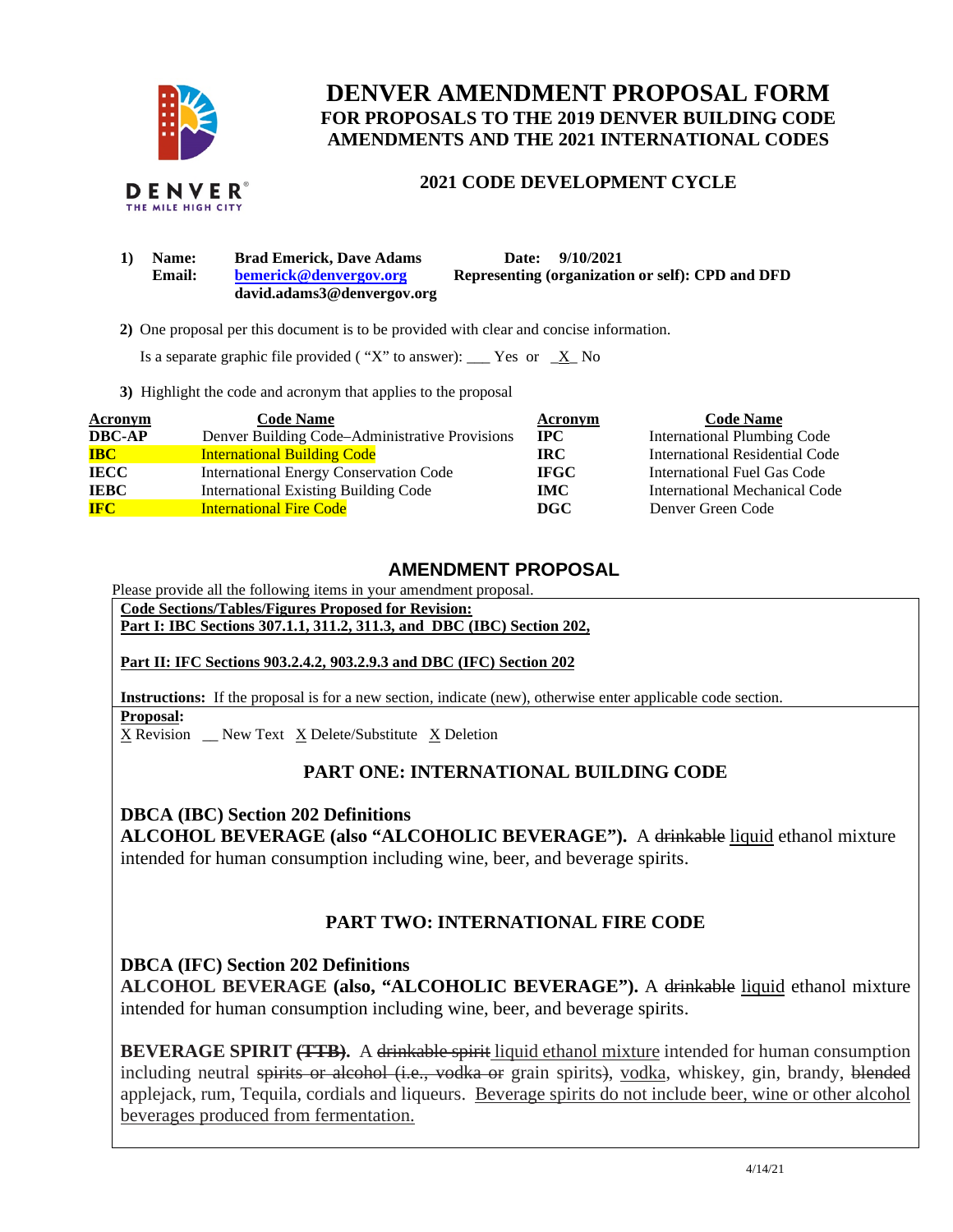**BREWERY.** An alcohol beverage production facility (ABPF) or portion thereof, including accessory uses, in which beer or other malt liquors are produced by fermentation. For In spirit production, beer and wash are synonymous as precursors to distillation.

**CASK.** A closed vessel of 185 gallons (700 L) or less capacity, used primarily for storing Class Hiquids, constructed of wooden staves and heads, held together by metal hoops, not equipped with provisions for emergency venting, and not intended for fixed installation. In alcohol beverage production facilities (ABPFs), "barrel" is a subset of, and often used interchangeably with "cask". These vessels are used primarily for storing ethanol mixtures.

**CLASS 1 LIQUIDS.** Used in Chapter 38 to identify ethanol mixtures that are Class IB or Class IC flammable liquids.

**CONTAINER.** In an alcohol beverage production facility (APBF), any closed vessel of 119 gallons (450 L) or less capacity used for transporting or storing Class 1 liquids, not intended for fixed installation and not constructed of wood, but possibly equipped with an overpressure-relieving mechanism in accordance with FM Global Approved Standard for Plastic Plugs for Steel Drums, Class Number 6083, or equivalent.

**DISTILLATION.** In an alcohol beverage production facility (APBF), the concentration of ethanol The separation and concentration of the constituents of an *ethanol mixture* by slowly raising the temperature of an *ethanol mixture* the mixture through the boiling points of its constituents, except water, then collecting and condensing the constituent vapors separately from the remaining water mixture.

**DISTILLERY (**also **DISTILLED SPIRITS PLANT – BEVERAGE).** An alcohol beverage production facility (ABPF) licensed by the TTB to produce, bottle, rectify, process or store beverage spirits including areas for fermentation, distillation, storage, blending, packaging, and accessory uses. Other types of distilleries licensed by the TTB include Distilled Spirits Plant – Experimental, Distilled Spirits Plant – Industrial and Distilled Spirits Plant – Industrial/Beverage.

**DISTILLED SPIRITS PLANT – EXPERIMENTAL.** An experimental distilled spirits plant established for specific and limited periods of time solely for experimentation in, or development of, industrial spirits or sources of materials used to produce spirits, or processes for producing or refining spirits.

**DISTILLED SPIRITS PLANT – INDUSTRIAL.** A distilled spirits plant established to manufacture articles, or produce, bottle or package, denature or warehouse spirits for industrial use. These spirits are not intended for beverage use. Distilled spirits Vinegar Plants also fall into this category.

**DISTILLED SPIRITS PLANT – INDUSTRIAL / BEVERAGE.** A distilled spirits plant that manufactures beverage and industrial spirits on the same premises.

**ETHANOL MIXTURE.** Liquid mixture comprised of ethanol and materials with hazards not regulated by the Denver Building and Fire Code – namely primarily water.

**HAZMAT** (Hazardous Materials). Materials with hazards harmful physical and health properties regulated by the Denver Building and Fire Code.

**LOWER FLAMMABLE LIMIT (LFL) also [LOWER EXPLOSIVE LIMIT (LEL)].** The atmospheric volumetric concentration of a flammable vapor in air at which propagation of flame will occur in the presence of an ignition source. The LFL at sea level for ethanol vapor is 3.3 percent.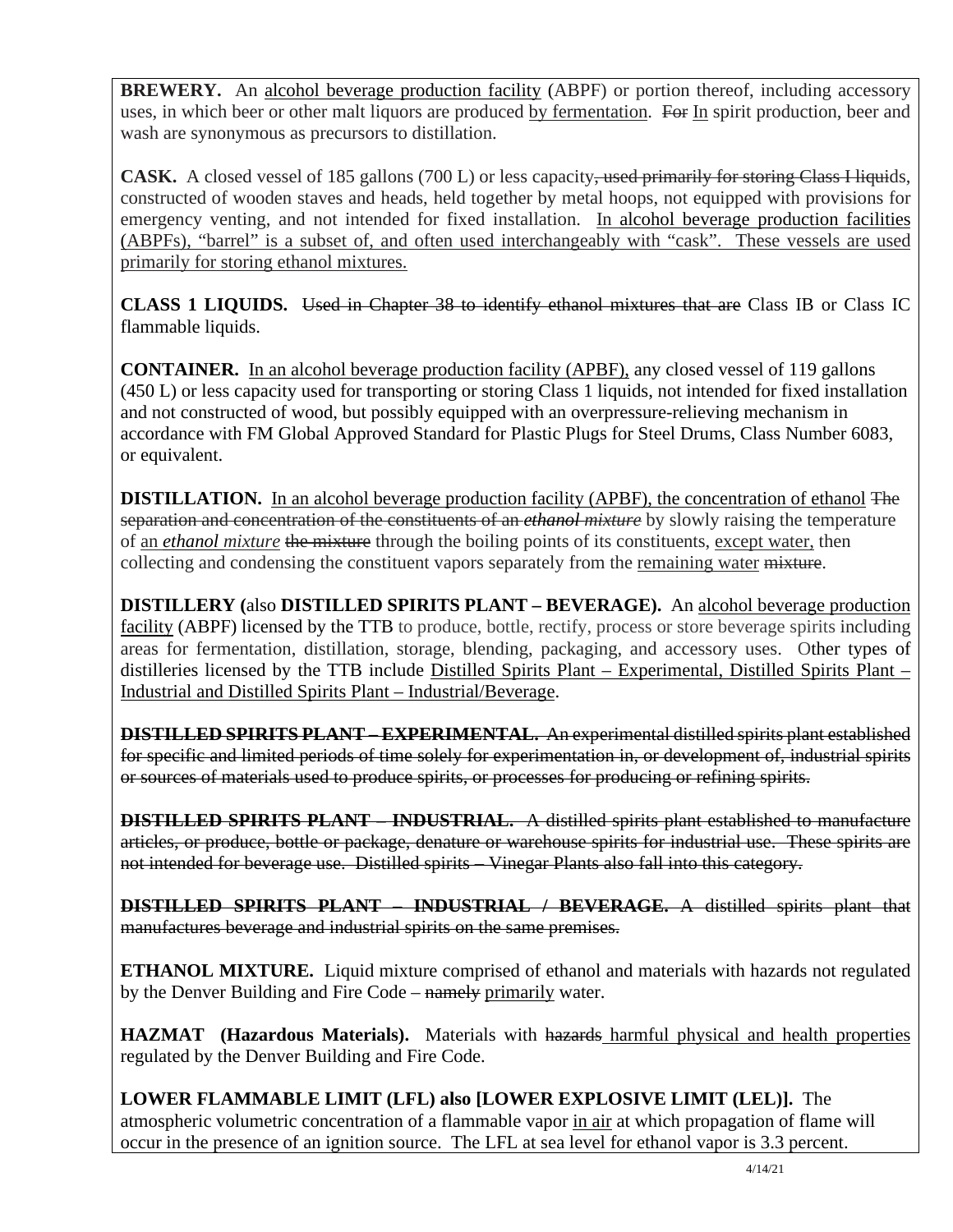**MASH.** Typically During fermentation, the mixture of ground or cracked grains, mashed fruit, or and other crushed edible organic material steeped in hot water to release carbohydrates and reduce them it to sugars. The term is used inconsistently (often overlapping with wort) for the various solutions in process up to the point where fermentation is complete.

**MINIMUM EXPLOSIVE CONCENTRATION (MEC).** The lowest mass to volume concentration in air of combustible dust that will propagate a flame (sometimes referred to as LFL). The MEC for grain dust is 0.055 oz/ft3 (55 g/m3).

**NORMALLY CLOSED.** A system or vessel in an alcohol beverage production facility (ABPF) used in the for storage, production, dispensing, blending, bottling, or handling of Class 1 Liquids that where, for up to less than 50 percent of the time it is in operation, its contents are not exposed to atmosphere and vulnerable to evaporation. Processes involving vessels such as casks opened only for filling, draining or sampling, distillation where all vapors are condensed below their flash points prior to collection, uncovered vessels of 5.3 gallon (20 L) capacity or less used to collect distillate below its flash point, and covered blending or maceration vessels are typically considered normally closed.

**NORMALLY OPEN.** A system or vessel in an alcohol beverage production facility (ABPF) used in the for storage, production, dispensing, blending, bottling, or handling of Class 1 Liquids that where, for 50 percent or more of the time it is in operation, its contents are continuously exposed to atmosphere and vulnerable to evaporation, or where a Class 1 Liquid at or above its flash point is exposed to atmosphere at any time during transfer, dispensing, or release. Continuous blending or maceration in uncovered vessels, open draining of Class 1 Liquids above their flash points, and the act of "bleeding" heads (the initial vapors generated during distillation) or tails (the last vapors generated during distillation) to atmosphere are typically considered normally open.

**PORTABLE TANK.** A tank that is readily capable of being relocated within the a facility, not permanently attached to immovable structure or ground, and not constructed of wood.

**PROCESS DESCRIPTION.** In an alcohol beverage production facility (APBF), an operational description such as a flow chart of the sequence of events required to convert raw materials from the state in which they enter the APBF through each development point until the finished products are derived. The process description identifies all input and output materials and includes quantities, concentrations, temperatures, pressures, types of equipment, systems, etc. at each development point using code-based terminology; e.g., "37 gallons of 55% ABV at standard temperature and pressure (STP)" vs. "all the high wines collected." All systems and processes utilized to produce all intermediate and finished products are required to be included in the process description.

**PROCESSING VESSEL.** In an alcohol beverage production facility (APBF), an open or closed vessel other than stills used in the manufacture of ethanol mixtures. Processing vessels include fermentation tanks, mash tuns, blending tanks, etc., but do not include long-term storage vessels such as vats or casks.

**STILL.** In an alcohol beverage production facility (APBF), any appliance is which distillation of an ethanol mixture is performed. For the purposes of Chapter 38, Stills include pots, columns and condensing coils and the piping between them.

**STORAGE AREA.** An alcohol beverage production facility (ABPF) or portion thereof where alcohol beverages, ethanol mixtures or materials incorporated or utilized in the manufacture of either ethanol mixtures are held for maturation aging, awaiting transport, or subsequent handling (c.f., use area).